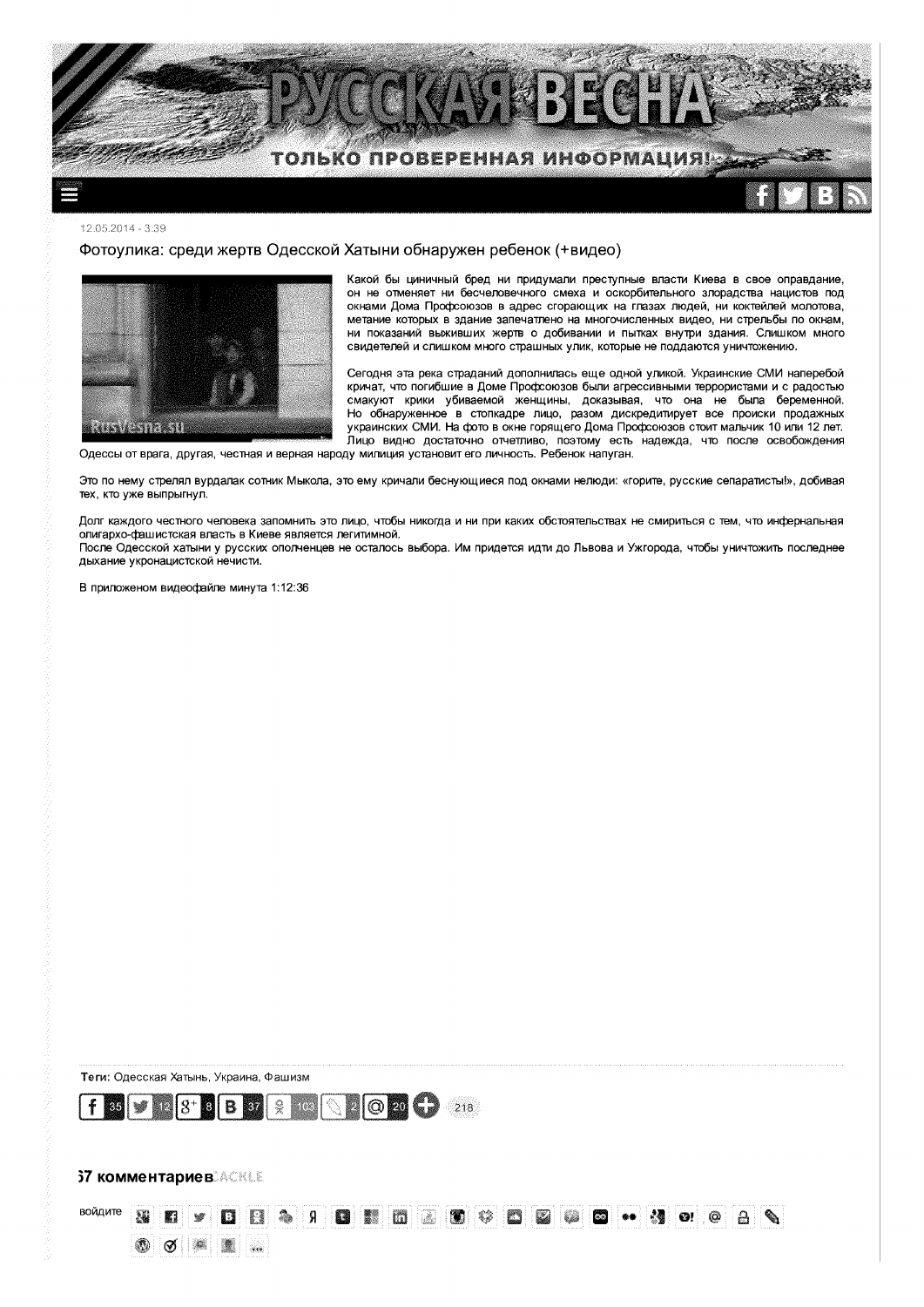{>2K5 7 >45;8BLAO >4?8A0BLAO

# 5E"35 **\$\$39;**C55 C``" C` " C 5C 55.

| 8=CB01.13.54-B>BA0 <k9b>?&gt;@</k9b>                                                                                                                                                                                     |             |
|--------------------------------------------------------------------------------------------------------------------------------------------------------------------------------------------------------------------------|-------------|
| $"$ , $*$ !- $"$                                                                                                                                                                                                         | $($ " " "   |
|                                                                                                                                                                                                                          |             |
|                                                                                                                                                                                                                          |             |
| >65B + . ! H0@D>~5@=><>@F00F0=%"/ - !",<br>$2A5340$ /-!<br>$3:02=K<=54>AB0B.>=$                                                                                                                                          |             |
| 220;8=CBLM                                                                                                                                                                                                               | $(-B25BBL)$ |
| 85#39,36552                                                                                                                                                                                                              |             |
| 065; 53:>5 42865=L52845; G59 B3;07,<br>'L8-B> CH8A0 <k9b09=k9a;kh0;8 ?@8:07<br="">:&gt;340=0AB0=528@5&lt;0;0BK?&gt;AG5B0&lt;<br/><math>&gt;00=15=5?</math> &gt; &lt; &gt; 65B20 &lt;</k9b09=k9a;kh0;8>                   |             |
| A5, ?@8=8<02H86G0AB85>45AA:>9%0BK=8@83>2>@5=K<5@B85 4>AB0=5<20A,4>AB0=5< !"<br>$45B59. +$ ",<br>1C45< A54L<>3>>;5=0, C-"%<@0759+5B?@0205                                                                                 |             |
| 32370 <= GB704                                                                                                                                                                                                           | B25B8BL     |
|                                                                                                                                                                                                                          | LL55        |
| 1 % =8:0:>3>AC40,=8:0:>3>A;54AB28O <del>L</del> 8 =54>AB>9=K68BL!">;L:> A?5@28=D>@<0F8\NK<8 4>ABC?=K<&?>A>10<8<br>?@70:07G8:>2;N10OC;K1:0 8:8 @04>AB=k2973:0A=04 ?>381H8<2 45AA5 - MBA<5@B=k22@83>2>@!                   |             |
| 21<br>$=0704$                                                                                                                                                                                                            | B25B8BL     |
|                                                                                                                                                                                                                          |             |
|                                                                                                                                                                                                                          |             |
| $!54AB285B33-6=>1KBL,02>BAC4$                                                                                                                                                                                            |             |
| $. <8 = CB0704$                                                                                                                                                                                                          | B25B8BL     |
|                                                                                                                                                                                                                          |             |
|                                                                                                                                                                                                                          |             |
| !;54AB285 C65?@>2545=}D>B><0B5@805ABL>AB0;L=>5A:06CBA0<8C;N459 =5>AB0;>AL<br>A>AB@040=&B};L:>=5=028ABL8?>68@0NI0O4CHCA:>@1LB><>65BA:070BLGB+8A?KBK205B<br>8A?C30==K@515=>?5@54k<5@BLN?#?<5=O:><>: 2 3>@;5=8:0:>9 60;>AB8 |             |

 $\leq$ LB=C3L0704 B25B8BL

2A5 2K682H85 3>2>@8;8 <0B5@8 **!** #/ 45BL<8.=8 !"/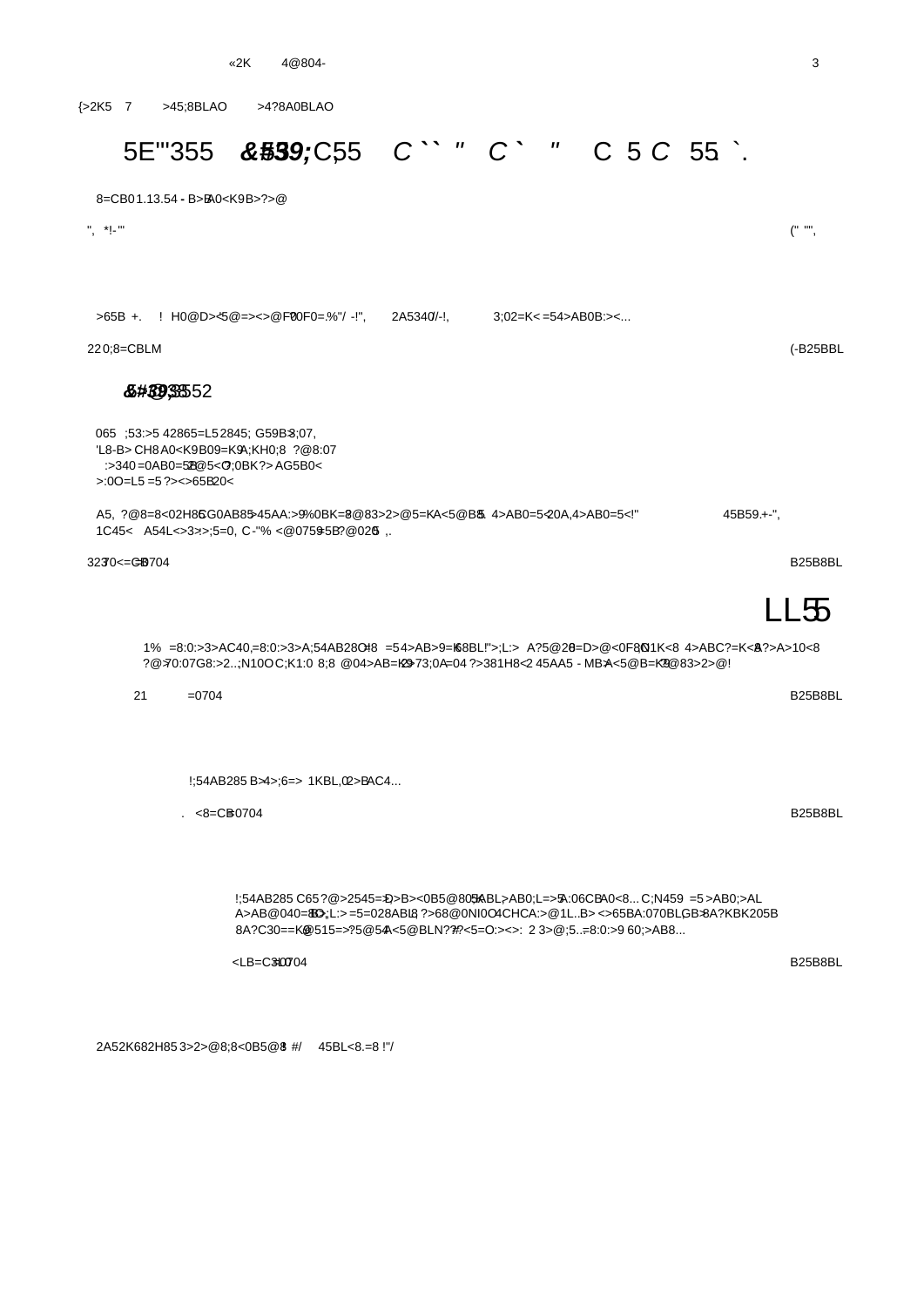

# Новости по теме

## 12.05.2014 - 3:33

Парубий изыскал доказательства того, что в одесском Доме Профсоюзов был склад взрывчатки российских террористов

## 12.05.2014 - 2:15

Референдум в Москве глазами очевидца: я давно не видел столько радостных людей сразу, в одном месте, - очевидец

#### 12.05.2014 - 0:54

Олег Царев: Донецк и Луганск запустили Юго-Восточный парад суверенитетов

## 210522014 **-** 23:49

Крах украинской мечты: Евросоюз не намерен блокировать строительство «Южного Потока»

#### ?5403>30: **8** 19:25

Авторитетный немецкий журнал «Шпигель» подтверждает, что в карательных операциях на Юго-Востоке принимают участие американские наемники

 $\overline{3}$  , Gas and the state of the state of the state of the state of the state of the state of the state of the state of the state of the state of the state of the state of the state of the state of the state of the sta

# Другие новости

#### 12.05.2014 - 6:48

Юго-Восток выбирает независимость: первые итоги референдума об отношении к самоопределению края

## 12.05.2014 - 3:51

Минометные обстрелы в Славянске: детей прячут в погреб, дома<br>посечены осколками, есть раненые (видео)

#### 12.05.2014 - 3:33

Парубий изыскал доказательства того, что в одесском Доме Профсоюзов был склад взрывчатки российских террористов

# 12.05.2014 - 2:46

Славянск: референдум под прицелом градов (видео)

#### $12.05.2014 - 2:15$

Референдум в Москве глазами очевидца: я давно не видел столько радостных людей сразу, в одном месте, - очевидец

Найти

16.56000000 0.00000000 Td

Социальные комментарии Cackle

Y<sub>B</sub>ara! !;02O=A:: @5D5@5=4C< ?>4 ?@8F5;><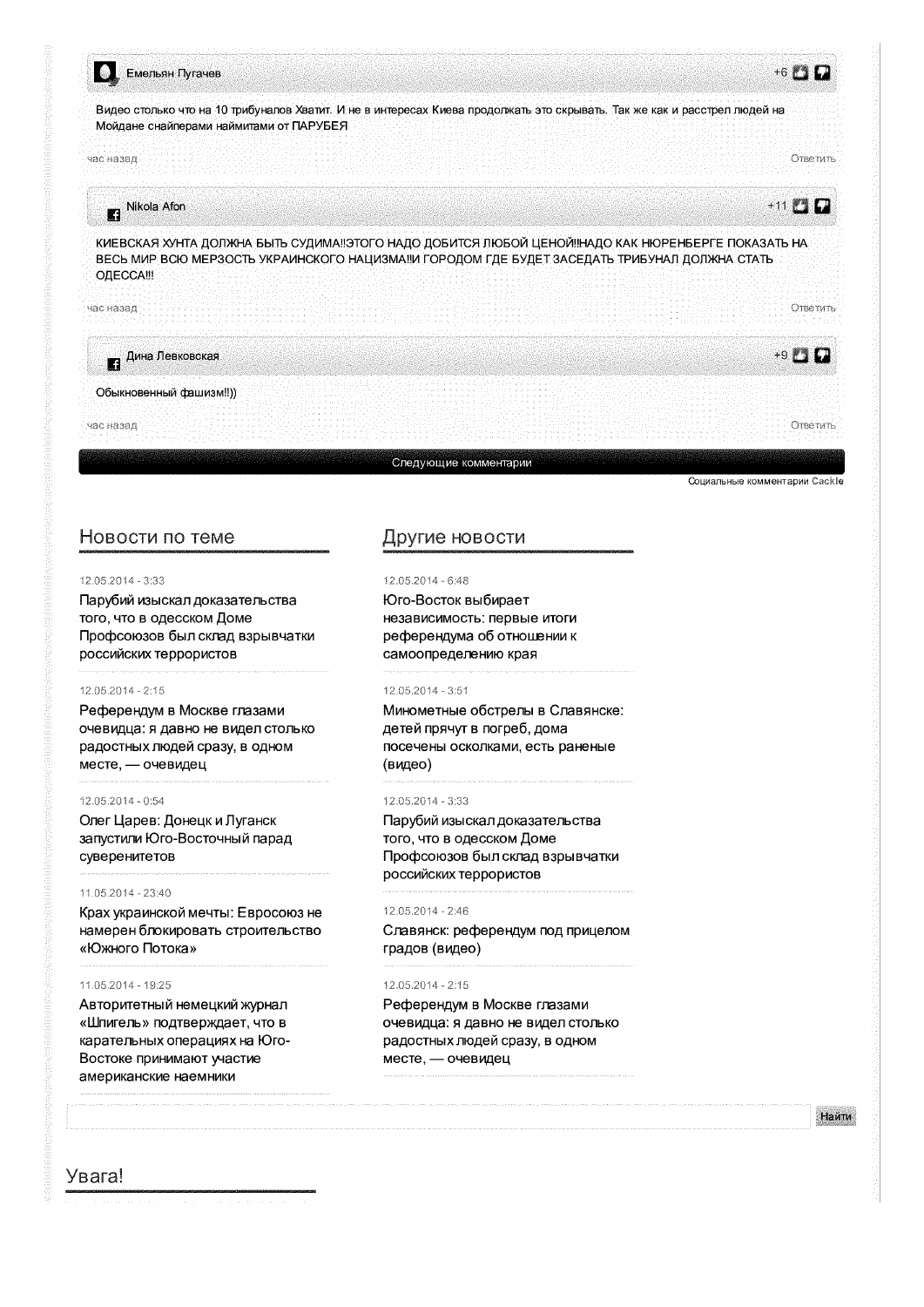**((") Tj 0.00000000 0.00000000 Td /F2 8.00000000 Tf () Tj -4.56000000 -11.04000000 Td /F1 8.00000000 Tf (!" ) Tj 0.00000000 0.00000000 Td**